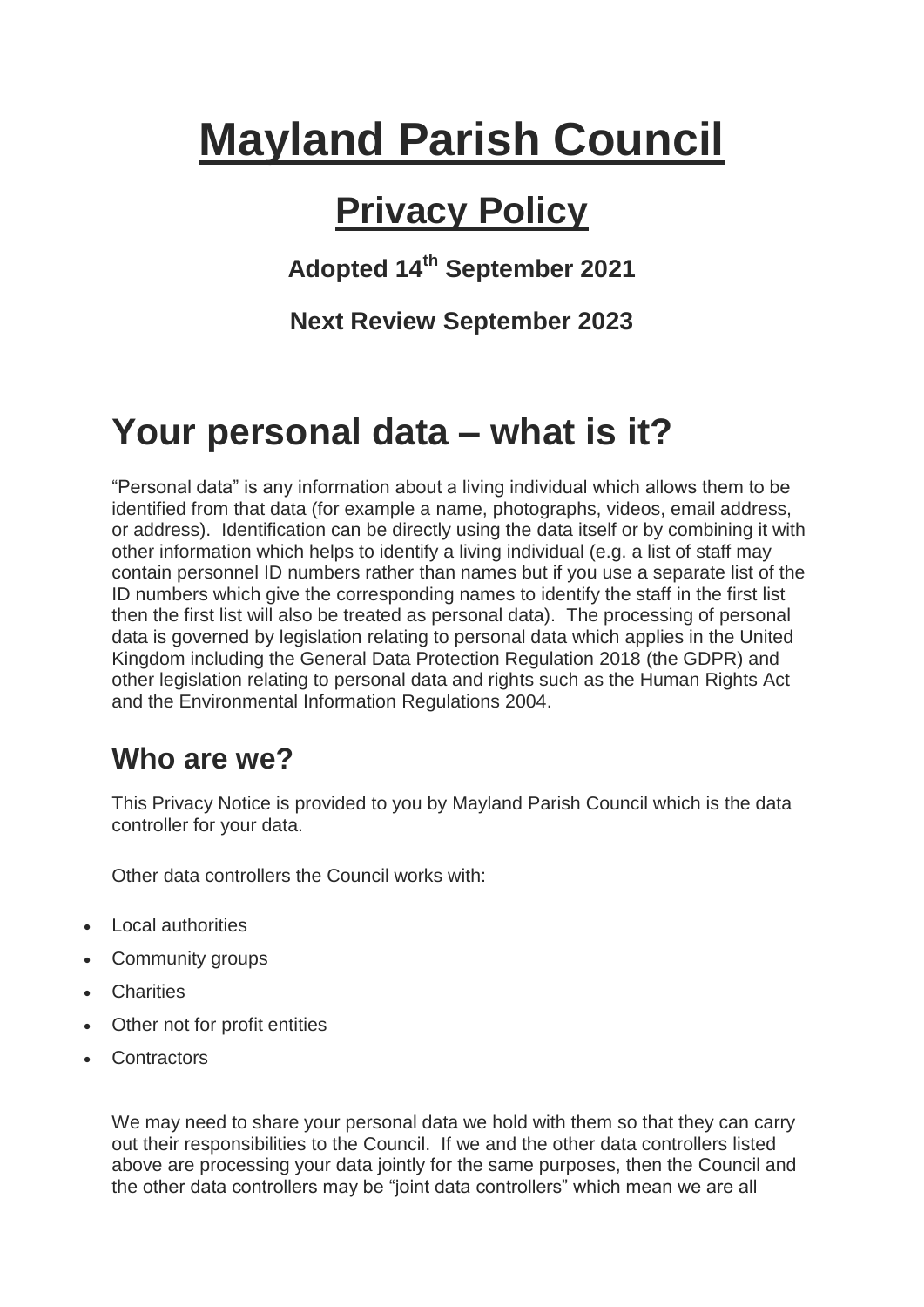collectively responsible to you for your data. Where each of the parties listed above are processing your data for their own independent purposes then each of us will be independently responsible to you and if you have any questions, wish to exercise any of your rights (see below) or wish to raise a complaint, you should do so directly to the relevant data controller.

A description of what personal data the Council processes and for what purposes is set out in this Privacy Notice.

The Council will process some or all of the following personal data where necessary to perform its tasks:

- Names, titles, and aliases, photographs;
- Contact details such as telephone numbers, addresses, and email addresses;
- Where they are relevant to the services provided by a Council, or where you provide them to us, we may process information such as gender, age, marital status, nationality, education/work history, academic/professional qualifications, hobbies, family composition, and dependants;
- Where you pay for activities such as allotment tenancies, financial identifiers such as bank account numbers, payment card numbers, payment/transaction identifiers, policy numbers, and claim numbers;
- The personal data we process may include sensitive or other special categories of personal data such as criminal convictions, racial or ethnic origin, mental and physical health, details of injuries, medication/treatment received, political beliefs, trade union affiliation, genetic data, biometric data, data concerning and sexual life or orientation.

## **How we use sensitive personal data**

- We may process sensitive personal data including, as appropriate:
	- o information about your physical or mental health or condition in order to monitor sick leave and take decisions on your fitness for work;
	- o your racial or ethnic origin or religious or similar information in order to monitor compliance with equal opportunities legislation;
	- o in order to comply with legal requirements and obligations to third parties.
- These types of data are described in the GDPR as "Special categories of data" and require higher levels of protection. We need to have further justification for collecting, storing and using this type of personal data.
- We may process special categories of personal data in the following circumstances:
	- o In limited circumstances, with your explicit written consent.
	- o Where we need to carry out our legal obligations.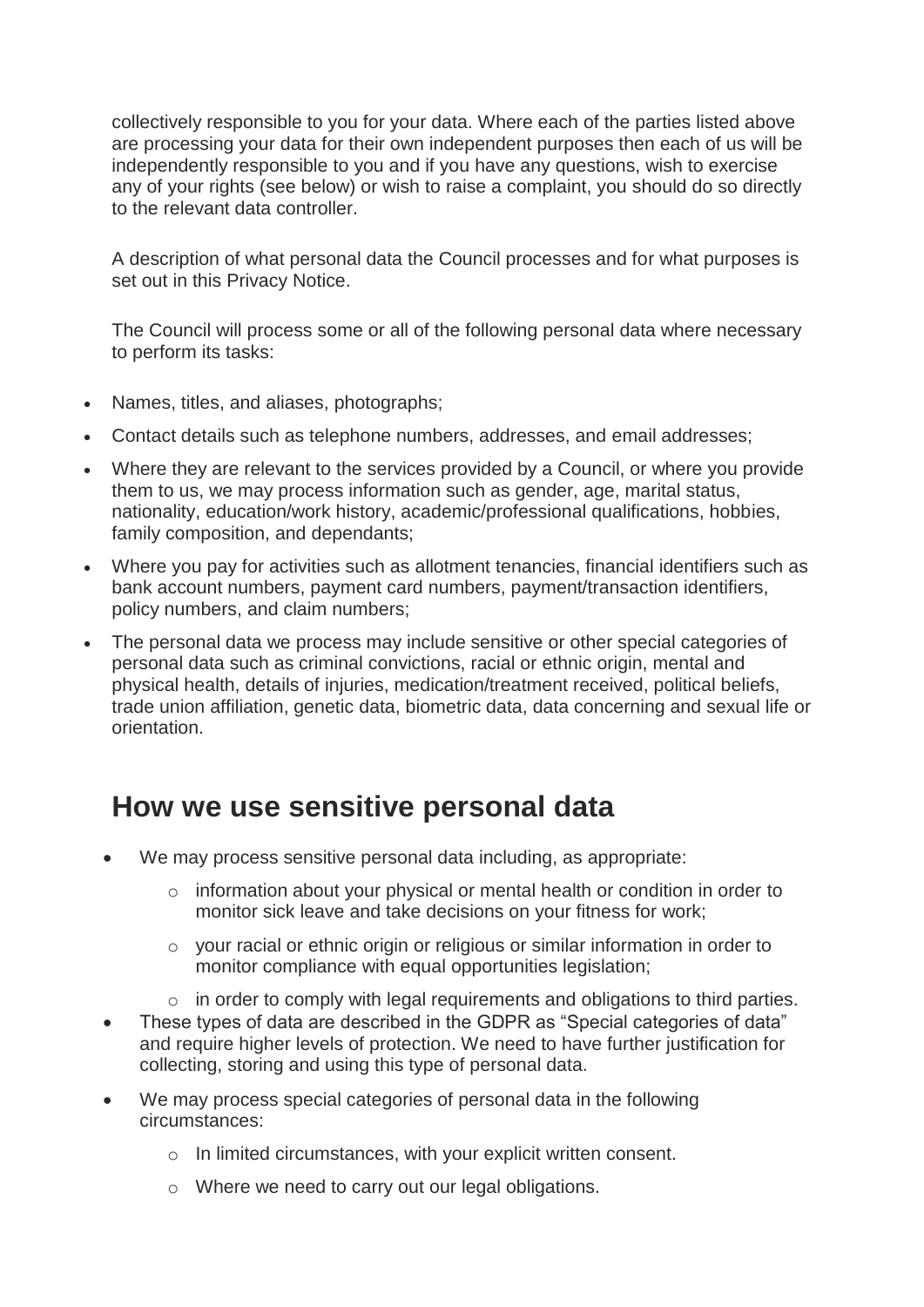- o Where it is needed in the public interest.
- Less commonly, we may process this type of personal data where it is needed in relation to legal claims or where it is needed to protect your interests (or someone else's interests) and you are not capable of giving your consent, or where you have already made the information public.

#### **Do we need your consent to process your sensitive personal data?**

- In limited circumstances, we may approach you for your written consent to allow us to process certain sensitive personal data. If we do so, we will provide you with full details of the personal data that we would like and the reason we need it, so that you can carefully consider whether you wish to consent. The Council will comply with data protection law. This says that the personal data we hold about you must be:
- Used lawfully, fairly and in a transparent way.
- Collected only for valid purposes that we have clearly explained to you and not used in any way that is incompatible with those purposes.
- Relevant to the purposes we have told you about and limited only to those purposes.
- Accurate and kept up to date.
- Kept only as long as necessary for the purposes we have told you about.
- Kept and destroyed securely including ensuring that appropriate technical and security measures are in place to protect your personal data to protect personal data from loss, misuse, unauthorised access and disclosure.

## **We use your personal data for some or all of the following purposes:**

- To deliver public services including to understand your needs to provide the services that you request and to understand what we can do for you and inform you of other relevant services;
- To confirm your identity to provide some services;
- To contact you by post, email, telephone or using social media (e.g., Facebook, Twitter, WhatsApp);
- To help us to build up a picture of how we are performing;
- To prevent and detect fraud and corruption in the use of public funds and where necessary for the law enforcement functions;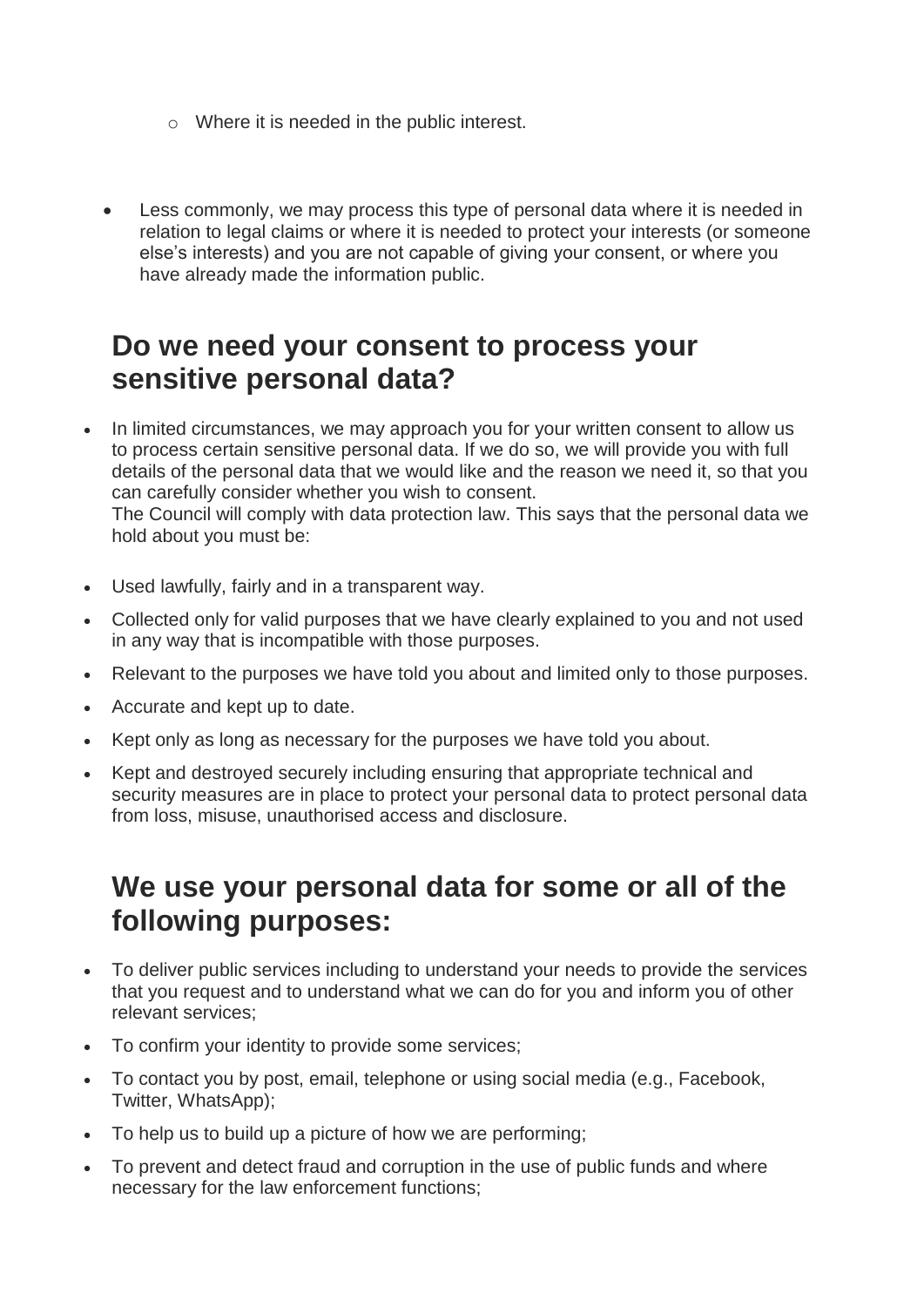- To enable us to meet all legal and statutory obligations and powers including any delegated functions;
- To carry out comprehensive safeguarding procedures (including due diligence and complaints handling) in accordance with best safeguarding practice from time to time with the aim of ensuring that all children and adults-at-risk are provided with safe environments and generally as necessary to protect individuals from harm or injury;
- To promote the interests of the Council;
- To maintain our own accounts and records;
- To seek your views, opinions or comments;
- To notify you of changes to our facilities, services, events and staff, Councillors and other role holders;
- To send you communications which you have requested and that may be of interest to you. These may include information about campaigns, appeals, other new projects or initiatives;
- To process relevant financial transactions including grants and payments for goods and services supplied to the Council
- To allow the statistical analysis of data so we can plan the provision of services. Our processing may also include the use of CCTV systems for the prevention and prosecution of crime.

## **What is the legal basis for processing your personal data?**

The Council is a public authority and has certain powers and obligations. Most of your personal data is processed for compliance with a legal obligation which includes the discharge of the Council's statutory functions and powers. Sometimes when exercising these powers or duties it is necessary to process personal data of residents or people using the Council's services. We will always take into account your interests and rights. This Privacy Notice sets out your rights and the Council's obligations to you.

We may process personal data if it is necessary for the performance of a contract with you, or to take steps to enter into a contract. An example of this would be processing your data in connection with the use of sports facilities, or the acceptance of an allotment garden tenancy.

Sometimes the use of your personal data requires your consent. We will first obtain your consent to that use.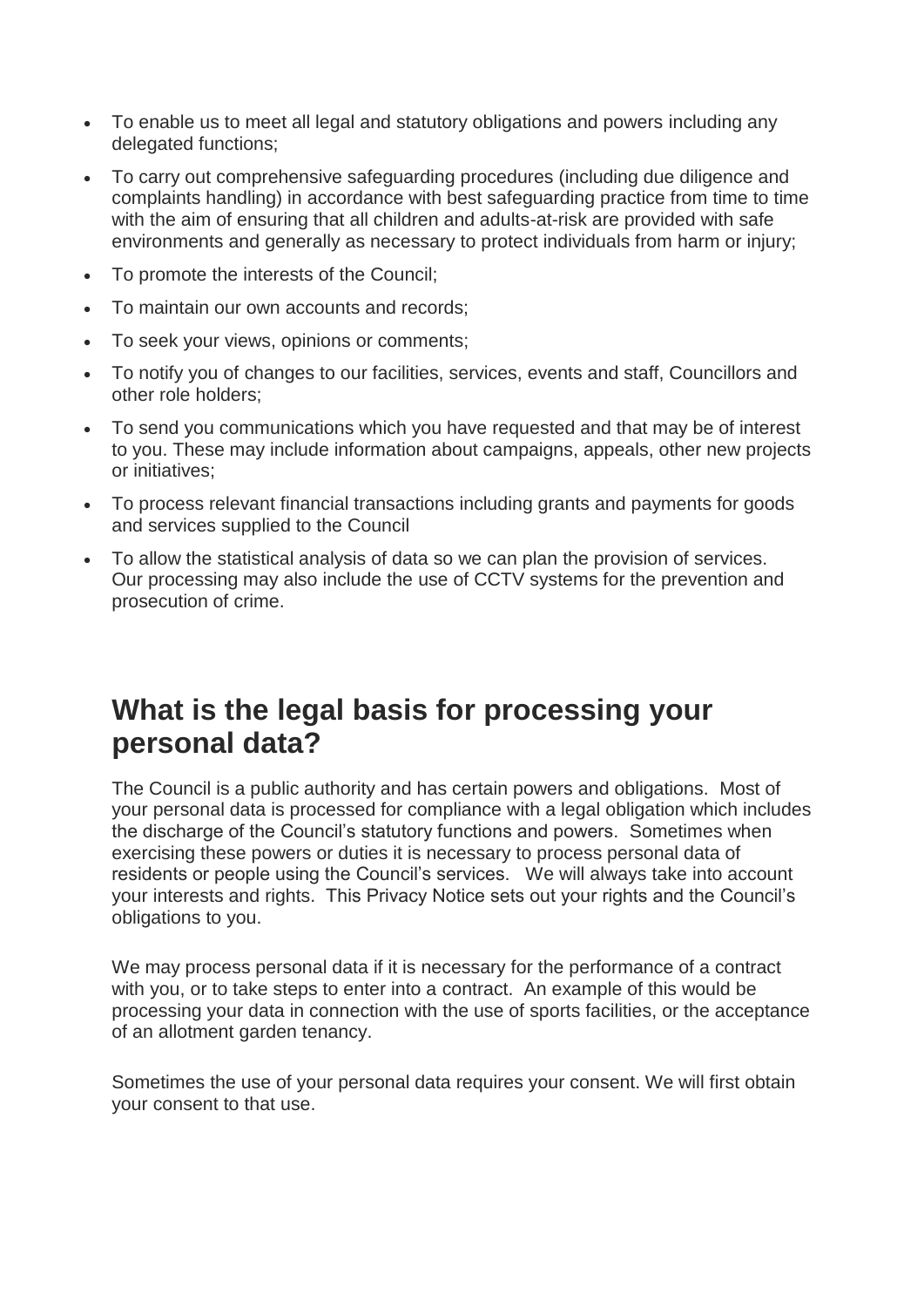# **Sharing your personal data**

This section provides information about the third parties with whom the Council may share your personal data. These third parties have an obligation to put in place appropriate security measures and will be responsible to you directly for the manner in which they process and protect your personal data. It is likely that we will need to share your data with some or all of the following (but only where necessary):

- The data controllers listed above under the heading "Other data controllers the Council works with";
- Our agents, suppliers and contractors. For example, we may ask a commercial provider to publish or distribute newsletters on our behalf, or to maintain our database software;
- On occasion, other local authorities or not for profit bodies with which we are carrying out joint ventures e.g. in relation to facilities or events for the community.

## **How long do we keep your personal data?**

We will keep some records permanently if we are legally required to do so. We may keep some other records for an extended period of time. For example, it is currently best practice to keep financial records for a minimum period of 8 years to support HMRC audits or provide tax information. We may have legal obligations to retain some data in connection with our statutory obligations as a public authority. The Council is permitted to retain data in order to defend or pursue claims. In some cases the law imposes a time limit for such claims (for example 3 years for personal injury claims or 6 years for contract claims). We will retain some personal data for this purpose as long as we believe it is necessary to be able to defend or pursue a claim. In general, we will endeavour to keep data only for as long as we need it. This means that we will delete it when it is no longer needed.

# **Your rights and your personal data**

You have the following rights with respect to your personal data; when exercising any of the rights listed below, in order to process your request, we may need to verify your identity for your security. In such cases we will need you to respond with proof of your identity before you can exercise these rights.

- The right to access personal data we hold on you
- At any point you can contact us to request the personal data we hold on you as well as why we have that personal data, who has access to the personal data and where we obtained the personal data from. Once we have received your request we will respond within one month.
- There are no fees or charges for the first request but additional requests for the same personal data or requests which are manifestly unfounded or excessive may be subject to an administrative fee.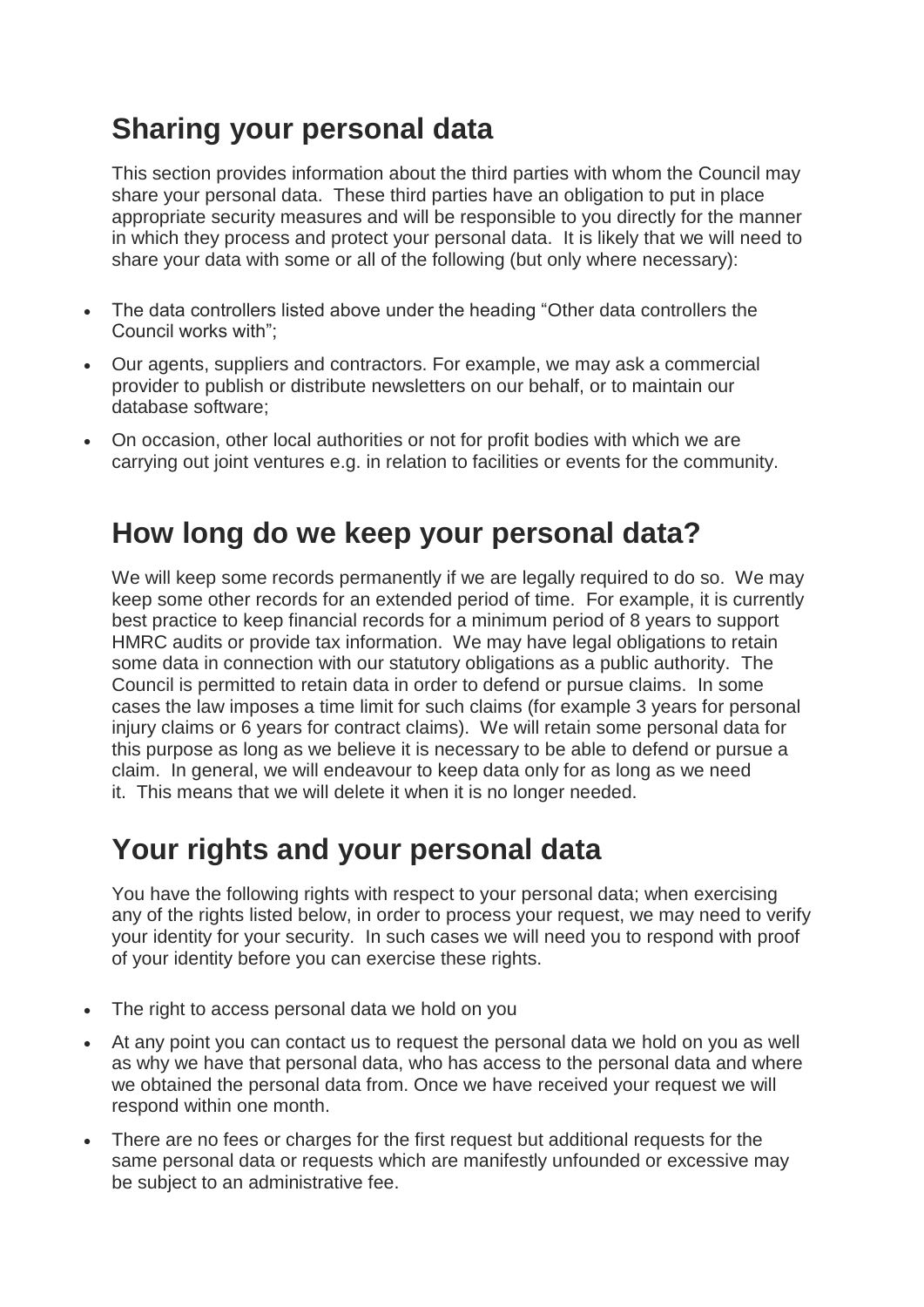- The right to correct and update the personal data we hold on you
- If the data we hold on you is out of date, incomplete or incorrect, you can inform us and your data will be updated.
- The right to have your personal data erased
- If you feel that we should no longer be using your personal data or that we are unlawfully using your personal data, you can request that we erase the personal data we hold.
- When we receive your request we will confirm whether the personal data has been deleted or the reason why it cannot be deleted (for example because we need it for to comply with a legal obligation).
- The right to object to processing of your personal data or to restrict it to certain purposes only
- You have the right to request that we stop processing your personal data or ask us to restrict processing. Upon receiving the request we will contact you and let you know if we are able to comply or if we have a legal obligation to continue to process your data.
- The right to data portability
- You have the right to request that we transfer some of your data to another controller. We will comply with your request, where it is feasible to do so, within one month of receiving your request.
- The right to withdraw your consent to the processing at any time for any processing of data to which consent was obtained
- You can withdraw your consent easily by telephone, email, or by post (see Contact Details below).
- The right to lodge a complaint with the Information Commissioner's Office.
- You can contact the Information Commissioners Office on 0303 123 1113 or via email https://ico.org.uk/global/contact-us/email/ or at the Information Commissioner's Office, Wycliffe House, Water Lane, Wilmslow, Cheshire SK9 5AF.

# **Transfer of Data Abroad**

Any personal data transferred to countries or territories outside the European Economic Area (EEA) will only be placed on systems complying with measures giving equivalent protection of personal rights either through international agreements or contracts approved by the European Union. Our website is also accessible from overseas so on occasion some personal data (for example in a newsletter) may be accessed from overseas.

# **Further processing**

If we wish to use your personal data for a new purpose, not covered by this Privacy Notice, then we will provide you with a new notice explaining this new use prior to